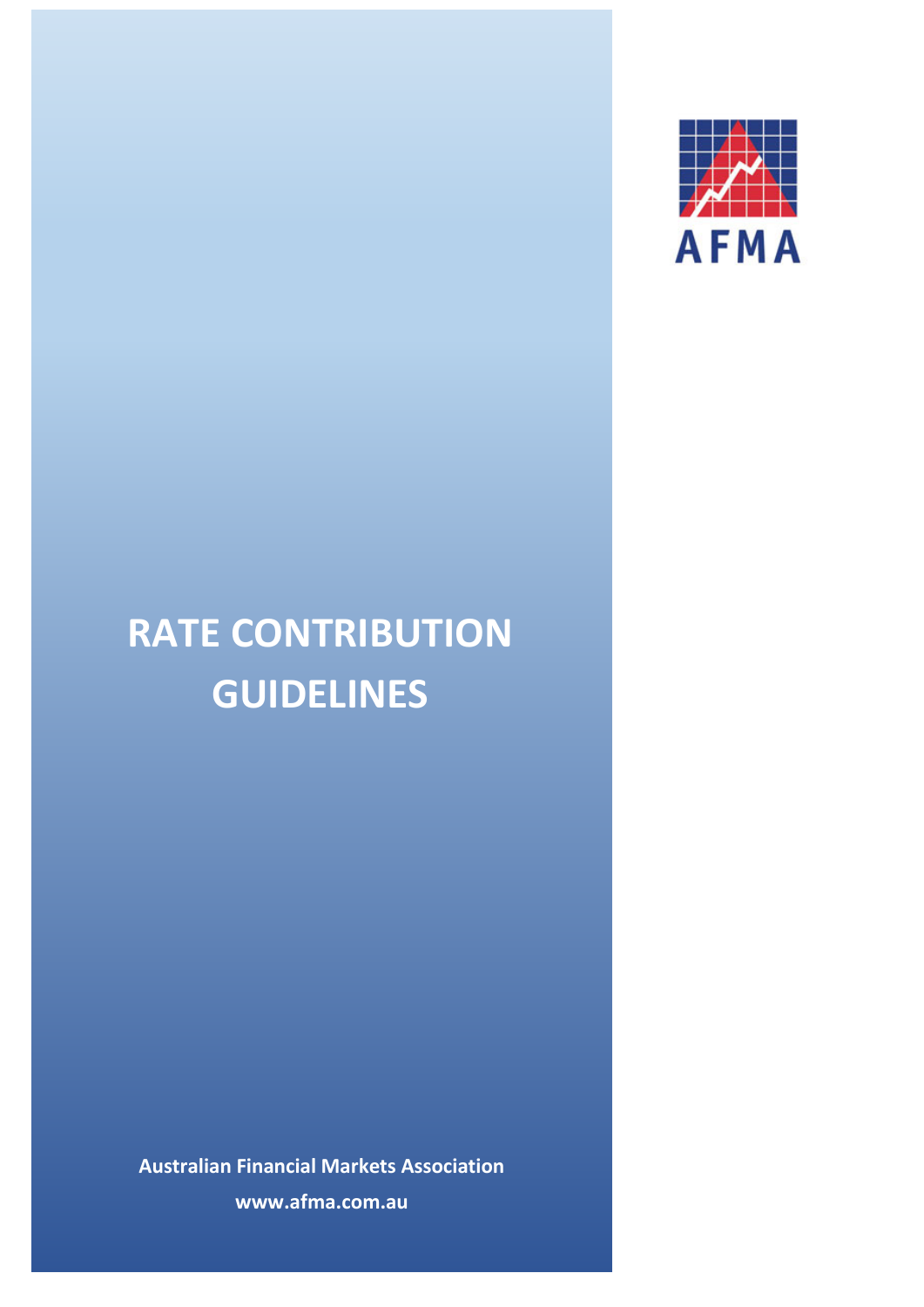# **Rate Contribution Guidelines**

*Version 1.2 March 2016*

# **Australian Financial Markets Association**

#### **Enquiries**

Telephone: + 61 2 9776 7900

Email[: info@afma.com.au](mailto:info@afma.com.au)

GPO Box 3655 Sydney NSW 2001

*Copyright in this publication is owned by the Australian Financial Markets Association.*

*This publication is distributed on the condition and understanding that AFMA is not engaged in providing any legal, accounting or other professional advice or services.*

*Members and any other organisation or individual following the Guidelines should satisfy themselves as to applicability to their specific circumstances. AFMA expressly disclaims liability for the consequences of any action or inaction taken as a result of following these Guidelines.*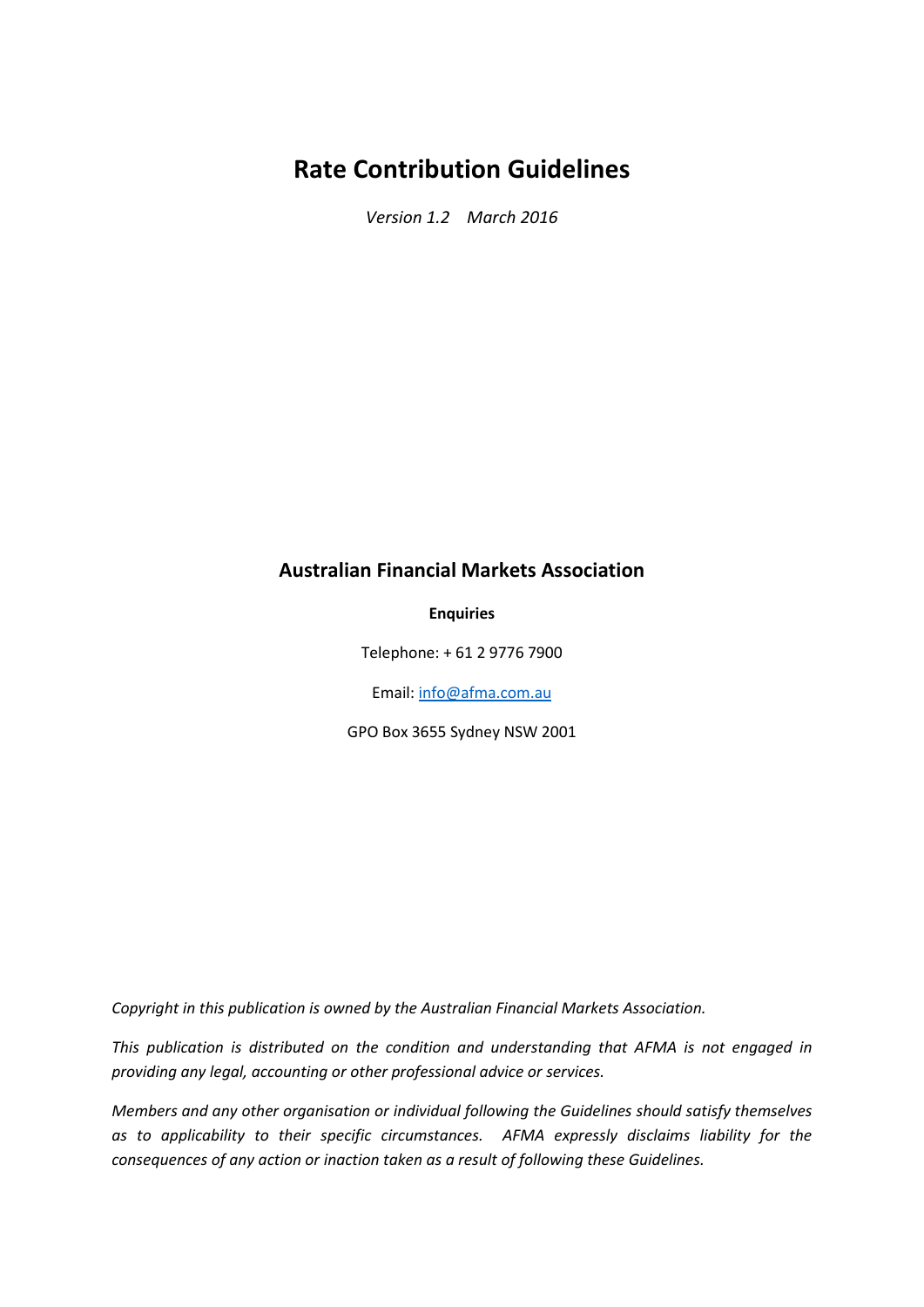# 1. WHAT THESE GUIDELINES ARE ABOUT

Financial benchmarks are widely used as reference for determining payments under a variety of financial instruments and are a key support for economic activity. The integrity of these benchmarks is critical to the effective functioning of markets and investor confidence. A common understanding around how organisations internally handle contributions of rates for the purpose of financial benchmark preparation should assist industry consistency. These Guidelines have been developed to fulfil this need.

These Guidelines are supplemental to the AFMA Code of Conduct and should be read in conjunction with this code.

# 2. DEFINITIONS

*Administrator:* means the organisation that receives rate contributions for the preparation of a Benchmark Rate and publishes that Benchmark Rate.

*Benchmark Rate:* means a collective industry supported or commercial published price assessment distributed regularly to third parties and primarily intended for use as a reference in determining the pricing of, or the amount payable in relation to a financial instrument or contract. For example, a benchmark rate may be established from the market prices or rates for transactions in securities, derivatives or foreign exchange.

*Contributor Entity:* means an organisation that contributes a Rate to an Administrator for the purpose of calculating a Benchmark Rate for reference by financial market participants.

*Contributing Officer:* means a staff member of the Contributing Entity whose responsibilities include the submission of a Rate.

*Rate:* means a price assessment in respect of a financial instrument or contract.

*Rate Contribution:* means a rate that is contributed by a Contributing Entity to the Administrator for the purpose of preparing a Benchmark Rate.

*Rate Contribution Procedures:* means the processes and methodologies specific to the calculation, handling and submission of a Rate.

*Supervisor:* means a person nominated by the Contributing Entity to be directly responsible for significant day-to-day operational oversight of the work of the contributing Officer. Such a person shall have practical experience that enables them to understand the responsibilities and requirements of their role in respect of the Rate.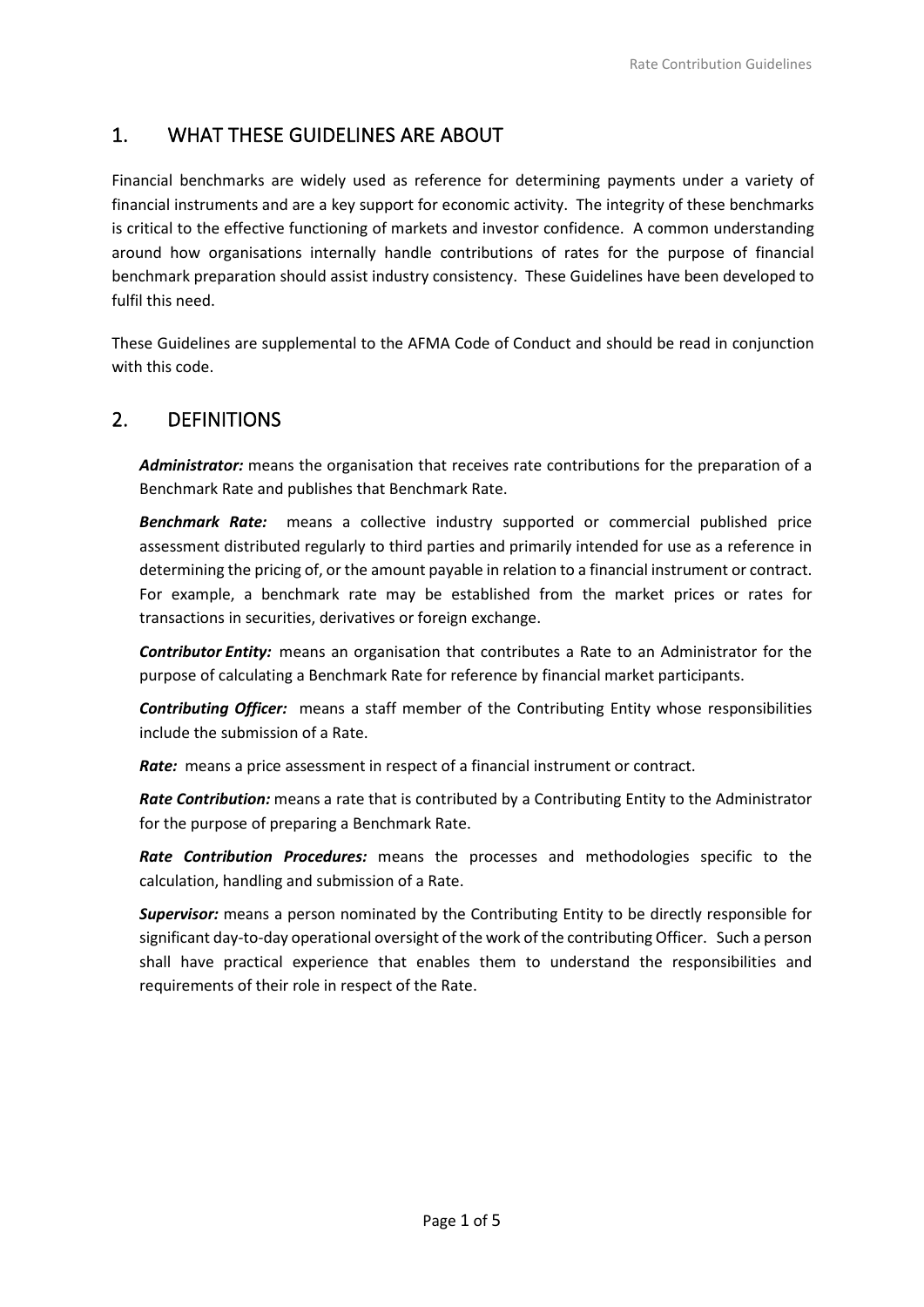# 3. INTERNAL CONTROLS

The Contributor Entity shall implement internal controls and procedures to prevent improper communications with the Contributing Officer and the Supervisor regarding a Rate Contribution whether current or prospective to ensure the integrity and reliability of its Rate Contribution.

Internal controls and procedures shall, where appropriate, include controls such as internal segregation implemented through written policies and procedures that clearly describe proper and improper communications, both internal and external to the Contributing Entity.

For these purposes, improper communications is any communication that attempts to influence the Contributing Entity's Rate Contribution for the benefit of any financial product dealing (whether of the Contributing Entity or any third party) or any attempt to cause the Contributing Officer to breach any applicable Rate Contribution Procedures.

Internal segregation may include sufficient controls (such as physical separation) so that the Contributing Officer and traders who deal in financial products that reference a Benchmark Rate to which the Contributing Entity is making a Rate Contribution cannot readily communicate.

## 4. SYSTEMS

#### 4.1. Contingency plan

The Contributing Entity shall have a contingency plan for submitting data due to a failure in the infrastructure or other factors, where practicable.

#### 4.2. Timely and consistent delivery of Rate Contributions

The Contributor Entity shall ensure that it has processes in place to ensure the timely and consistent delivery of Rate Contributions to the Administrator in accordance with the Rate Contribution **Procedures** 

#### 4.3. Record-keeping

The Contributor Entity shall retain for a period of seven (7) years records relating to the Rate Contribution process (over and above transaction-related records). Records should include the following:

- any calculations, records and notes of the Contributing Officer and Supervisor surrounding Rate Contribution and subsequent sign-off, including any such records sent to the Administrator;
- the names of individuals and their responsibilities;
- any communications between different Contributing Entities and others in determining submissions, such as internal and external traders and brokers;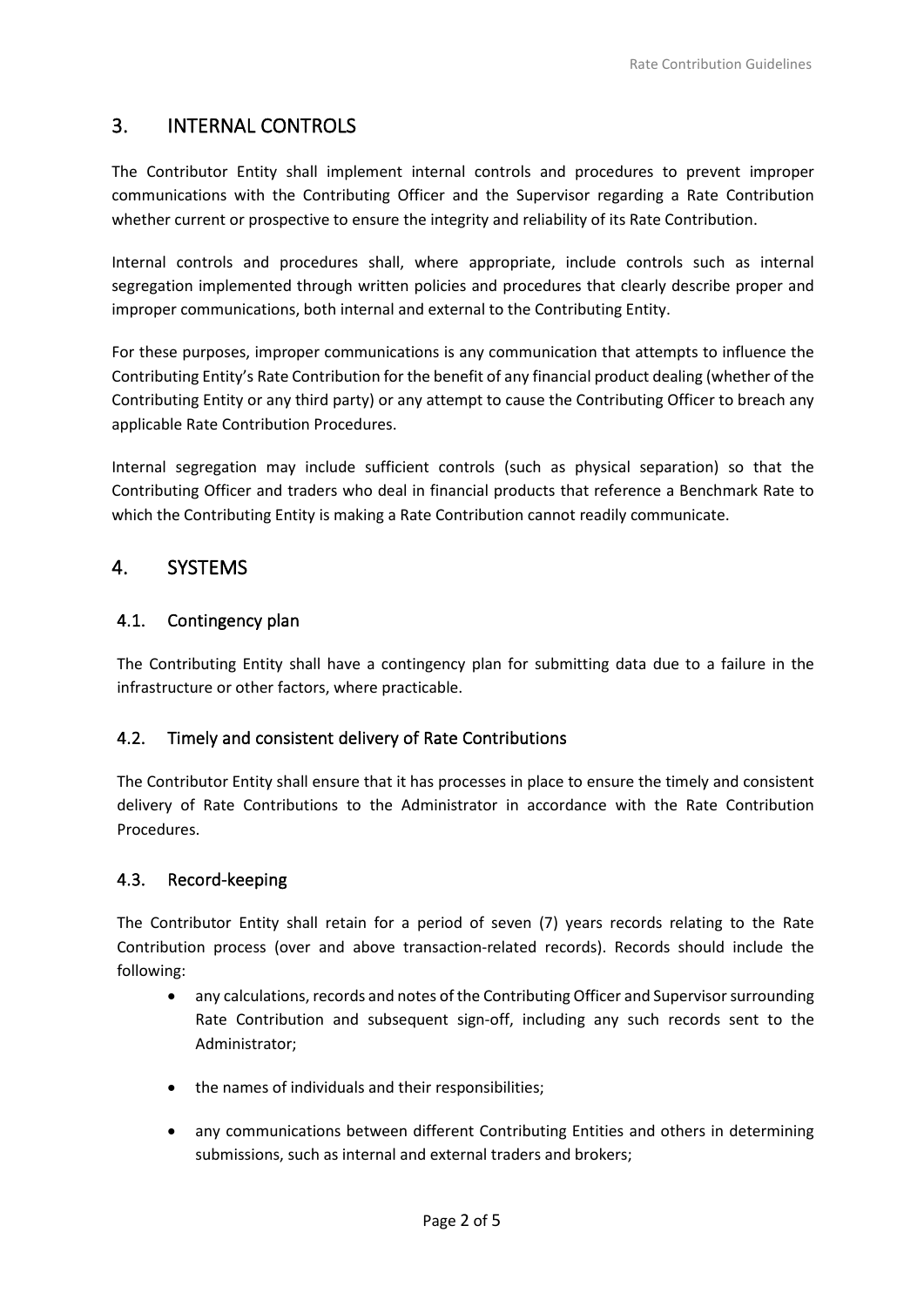- any queries about a Rate Contribution before it is submitted and response to such a query;
- any daily position and risk reports, including monthly and quarterly position and risk reports, related to the trading activities of the traders who primarily deal in products that reference a Benchmark Rate; the records and reports shall be easily accessible and convertible into standard data exchange formats.

#### 4.4. Monitoring

The Contributor Entity shall develop and/or maintain monitoring systems or exception reporting processes that identify possible unsubstantiated or non-conforming Rate Contribution(s). Such systems will be regularly reviewed by internal audit and if there is any significant deviation or issues, the underlying documentation for the contribution shall be reviewed to determine whether the Rate Contribution is adequately substantiated. If it is not substantiated, the Contributor Entity shall have in place arrangements for notification of the Supervisor and relevant compliance or legal personnel.

## 5. Human resource issues

#### 5.1. Nomination of Contributing Officer

The Contributing Entity shall nominate a Contributing Officer who has the necessary knowledge and has undergone the required training to accurately follow the Rate Contribution Procedures in a timely and consistent manner.

#### 5.2. Managing conflicts of interest

The Contributing Entity shall have a documented policy relevant to the Rate Contribution Procedures which identifies and provides for managing conflicts of interest that a Contributing Officer may face arising from their other responsibilities in the organisation. Monitoring of situations which may give rise to conflicts of interest for the Contributing Officer in line with the policy and providing advice on the practical handling of such conflicts of interest is the responsibility of the Supervisor and/or such other specialised support functions on conflicts management within the Contributing Entity.

The Contributing Entity shall ensure that records are kept of conflict of interest situations relating to the Contributing Officer and any advice that may be given to the officer in this regard. Such records shall be provided on a regular basis to the Contributor Entity's compliance or legal function, where applicable.

#### 5.3. Record keeping of conflicts of interest

The Supervisor shall keep a record of situations which give rise to a conflict of interest for the Contributing Officer and any advice given to the officer in this regard. Such records shall be provided on a regular basis to the Contributor Entity's compliance or legal function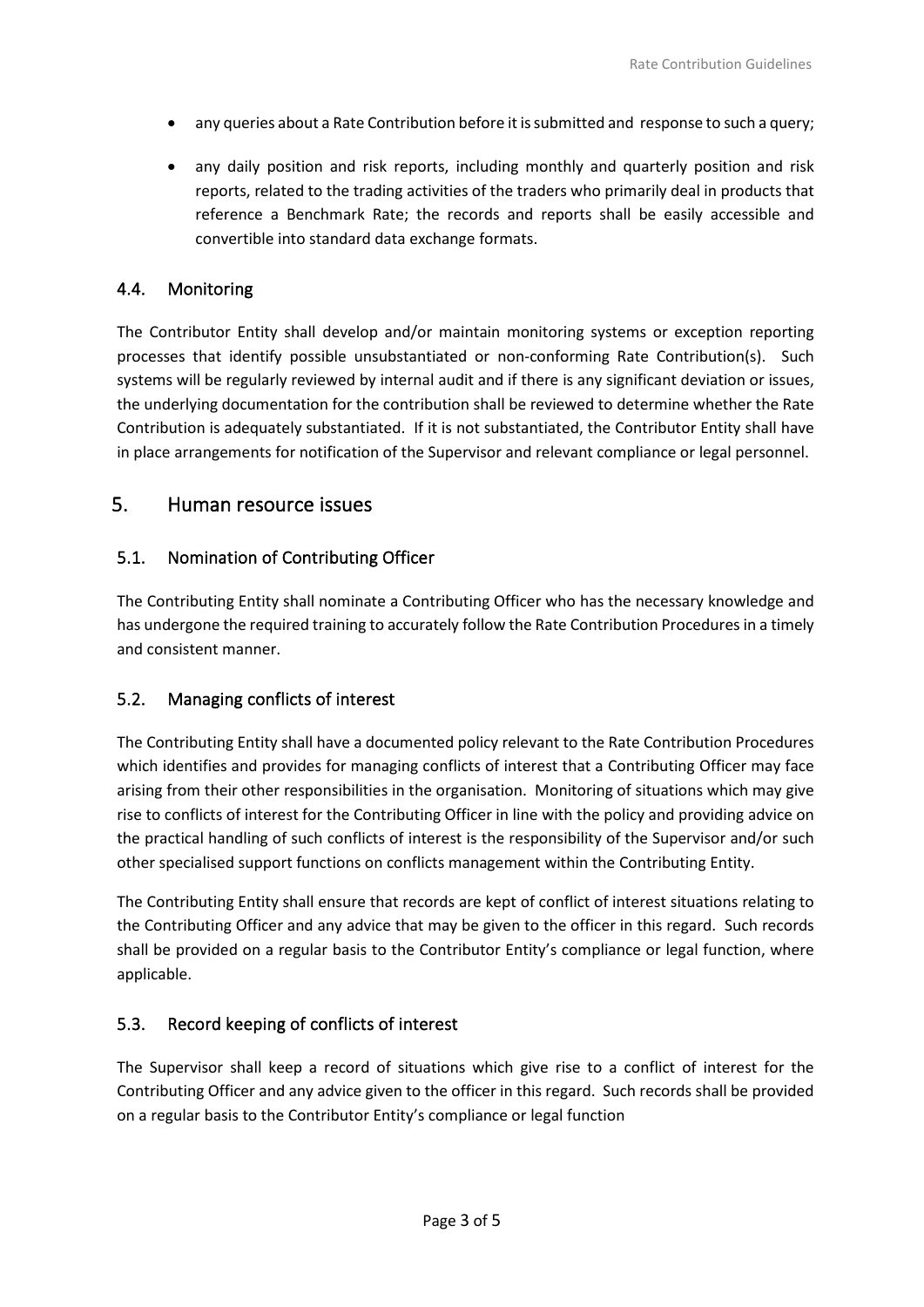#### 5.4. Training Programs

The Contributing Entity shall maintain training programs for all staff who are involved in the Rate Contribution Procedures, including Contributing Officers and Supervisors, and all traders who primarily deal in products that reference a Benchmark Rate.

Contributing Officers and Supervisors shall be provided with preliminary training regarding the policies and controls relating to the Rate Contribution Procedures.

The training shall be based upon the individual's position and responsibilities and address the following topics:

- the technical and operational aspects of the Rate Contribution Procedures;
- internal policies regarding Rate Contributions;
- the law and regulation relating to dealing in financial instruments and contracts associated with the Rate Contribution and Benchmark Rate, particularly in relation to market misconduct;
- the impropriety of attempting to influence the submitter, or the determination of the Rate Contribution;
- the employment and other potential consequences if employees act unlawfully or improperly in connection with the Rate Contribution, including prior to, during and after the Rate Contribution has been made; and
- these Guidelines.

#### 5.5. Performance management

The Contributing Officer shall have experience in the markets relevant to the Rate Contribution or a comparable market, but may designate less experienced parties, who routinely work under their supervision, to make contributions during limited periods of absence.

The Supervisor shall have significant experience in the markets for the relevant Rate Contribution or a comparable market.

# 6. COMPLAINTS AND BREACHES

Complaints concerning the accuracy or integrity of the Contributor Entity's contribution shall be recorded and reviewed by the Contributor Entity's compliance or legal personnel. Such complaints and concerns shall be thoroughly investigated and recorded appropriately.